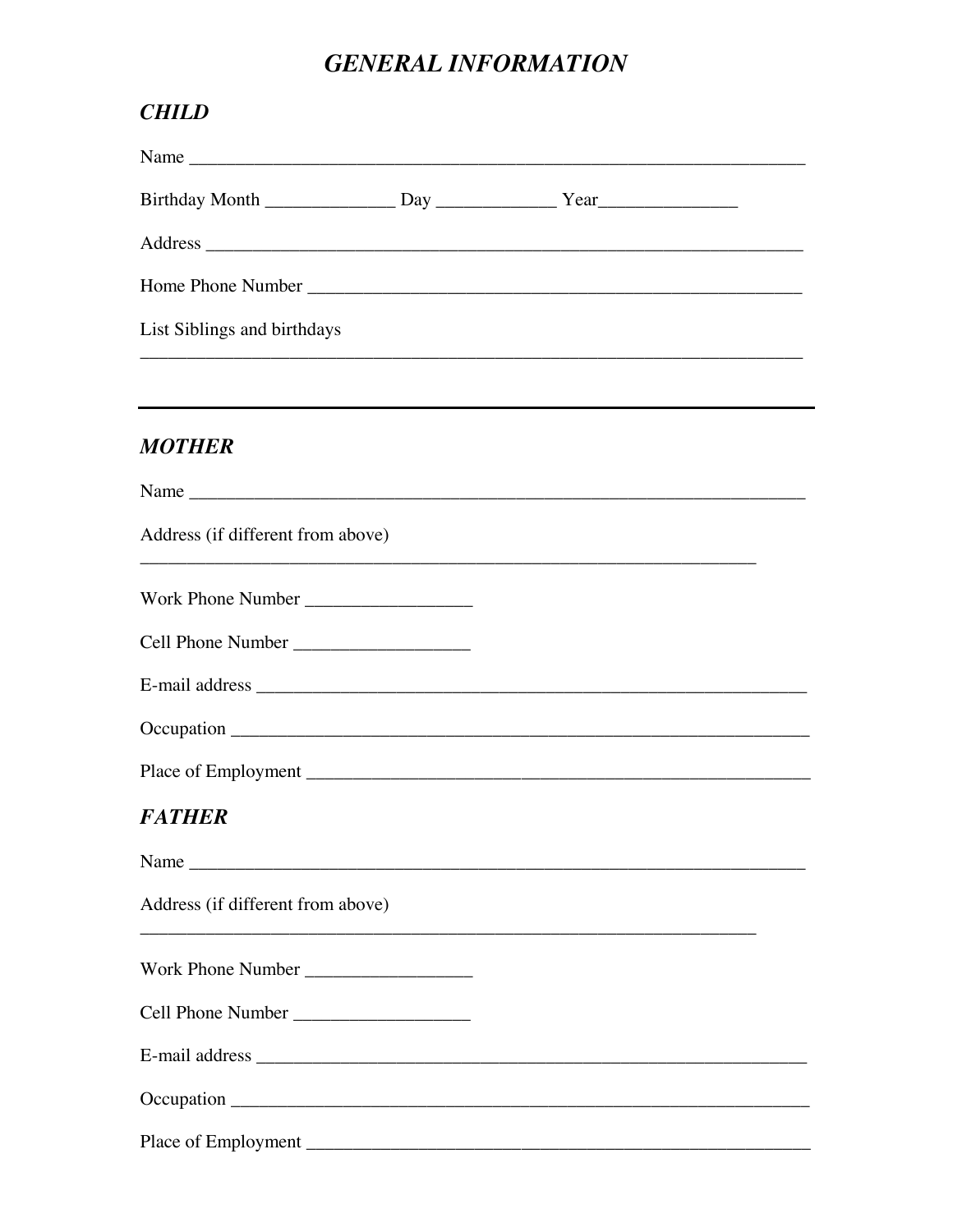## *EMERGENCY CONTACT PERSON*

Phone Number  $\blacksquare$ 

Who will be picking up your child? \_\_\_\_\_\_\_\_\_\_\_\_\_\_\_\_\_\_\_\_\_\_\_\_\_\_\_\_\_\_\_\_\_\_\_\_\_\_\_\_\_

\_\_\_\_\_\_\_\_\_\_\_\_\_\_\_\_\_\_\_\_\_\_\_\_\_\_\_\_\_\_\_\_\_\_\_\_\_\_\_\_\_\_\_\_\_\_\_\_\_\_\_\_\_\_\_\_\_\_\_\_\_

\*Please inform me if someone other than the above will be picking up your child.

Is your child toilet trained? Yes/No

#### **(BEING TOILET TRAINED IS STRONGLY RECOMMENDED)**

Has your child ever been enrolled in a day care, nursery school or public school program before? Yes/No

\_\_\_\_\_\_\_\_\_\_\_\_\_\_\_\_\_\_\_\_\_\_\_\_\_\_\_\_\_\_\_\_\_\_\_\_\_\_\_\_\_\_\_\_\_\_\_\_\_\_\_\_\_\_\_\_\_\_\_\_\_\_\_\_\_\_\_\_\_\_\_\_

\_\_\_\_\_\_\_\_\_\_\_\_\_\_\_\_\_\_\_\_\_\_\_\_\_\_\_\_\_\_\_\_\_\_\_\_\_\_\_\_\_\_\_\_\_\_\_\_\_\_\_\_\_\_\_\_\_\_\_\_\_\_\_\_\_\_\_\_\_\_\_\_

If yes, briefly explain this experience:

Why do you wish to enrol your child in this program?

Rate on a scale of 1-10 (1-low priority, 10-high priority)

1 2 3 4 5 6 7 8 9 10 -To have some time to yourself

1 2 3 4 5 6 7 8 9 10 - Social Development

1 2 3 4 5 6 7 8 9 10 - Academic Development

1 2 3 4 5 6 7 8 9 10 - Physical Development

1 2 3 4 5 6 7 8 9 10 - Emotional Development

1 2 3 4 5 6 7 8 9 10 - Spiritual Development (learning about the love of God, Bible

\_\_\_\_\_\_\_\_\_\_\_\_\_\_\_\_\_\_\_\_\_\_\_\_\_\_\_\_\_\_\_\_\_\_\_\_\_\_\_\_\_\_\_\_\_\_\_\_\_\_\_\_\_\_\_\_\_\_\_\_\_\_\_\_\_\_\_\_\_\_\_

stories and verses, talking to God through prayer)

State any other reason you wish to enrol your child in this program.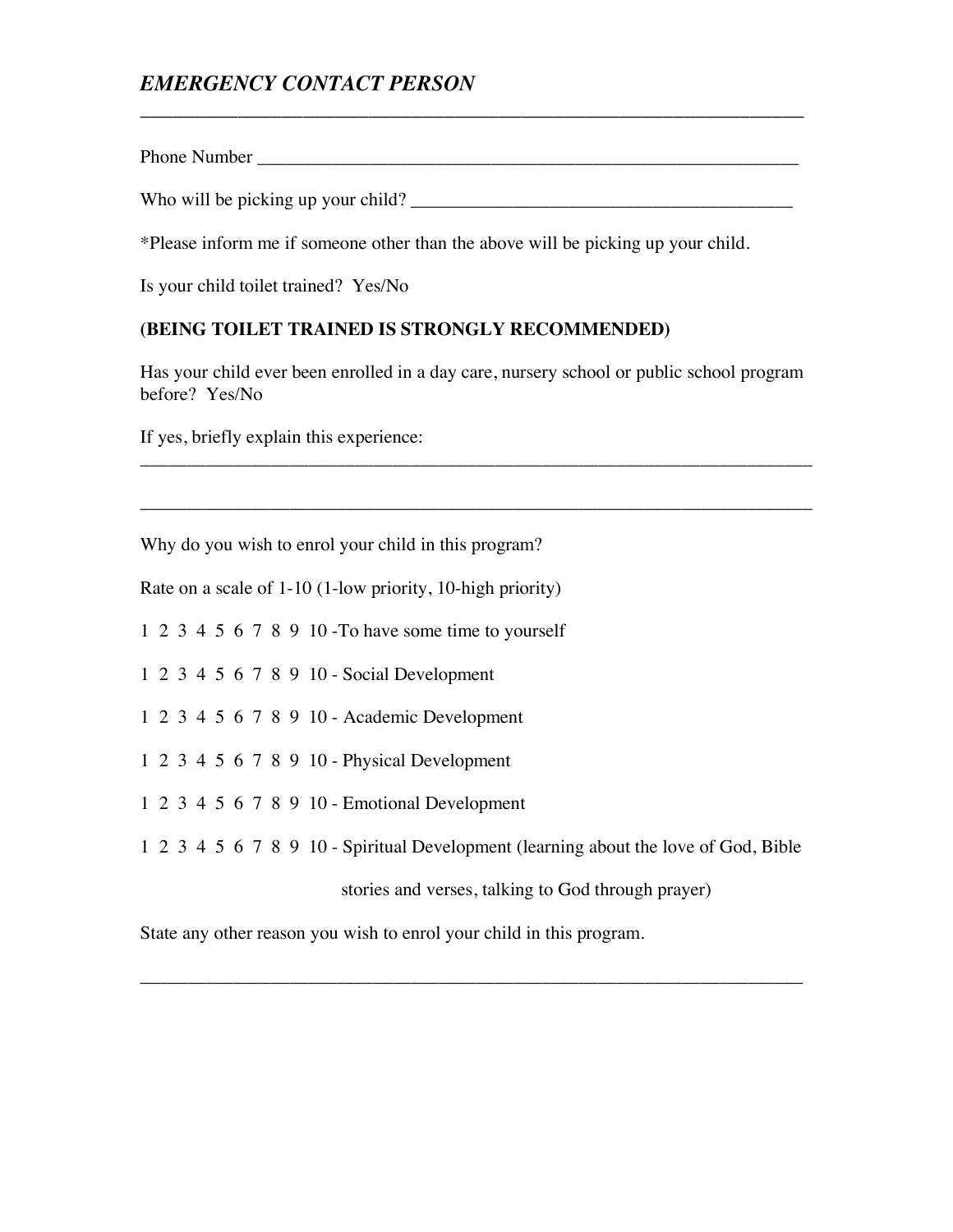### *GETTING TO KNOW YOUR CHILD*

- 1. What are your child's favourite toys?
- 2. What are your child's favourite TV shows?
- 3. What are your child's favourite times during the day?
- 4. Where does your child choose to play most often?
- 5. Has your child had any experience with animals?
- 6. What opportunities has your child had to play with others?
- 7. What are your child's special interests and activities?
- 8. Where does your child enjoy going with you?
- 9. What books does your child like to read?
- 10.What do you enjoy most about your child (imagination, sense of humour, language)?
- 11. Is there anything else you would like to tell me about your child?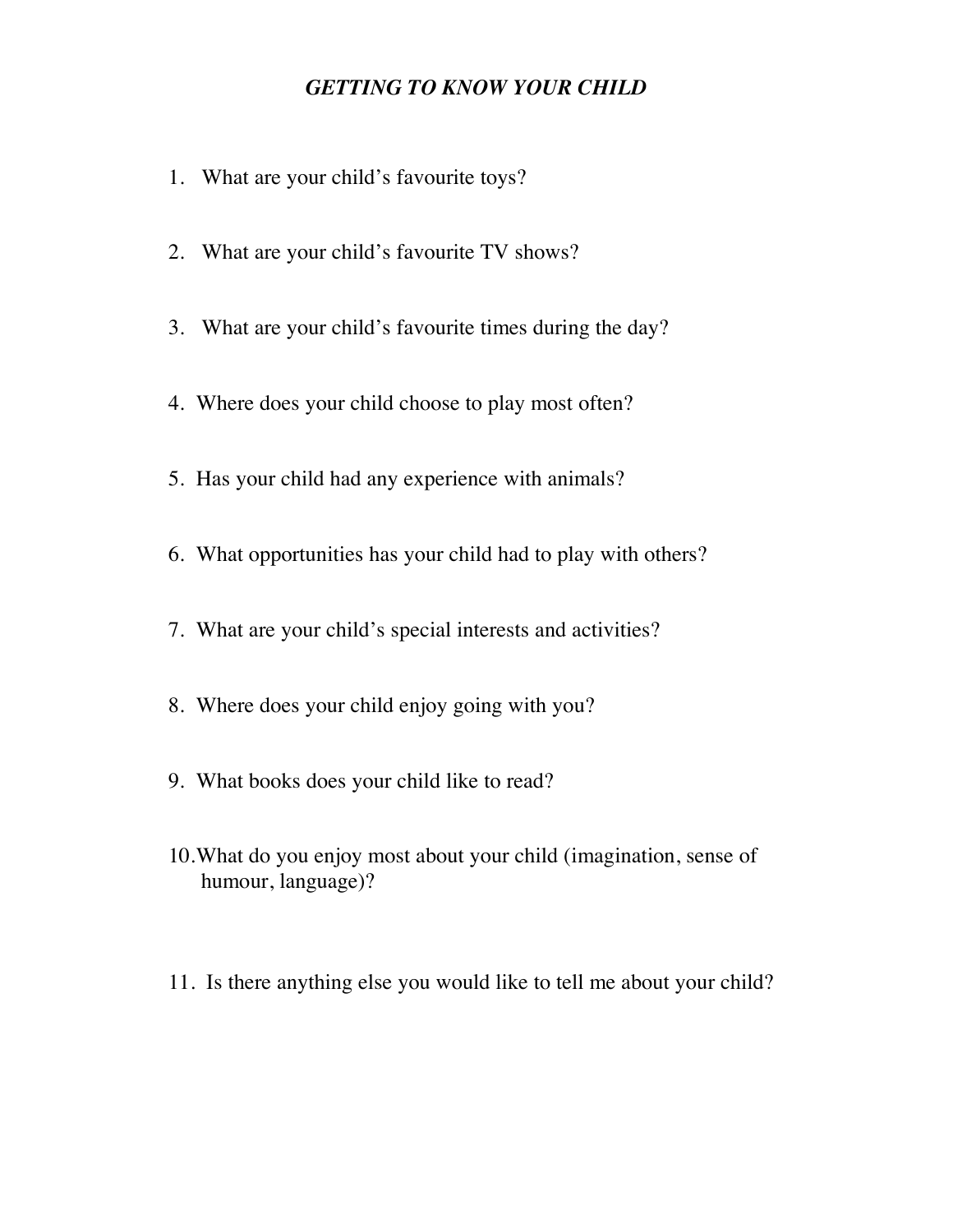### *MEDICAL FORM*

| Are all immunizations up to date? Yes/No                                           |
|------------------------------------------------------------------------------------|
| Does your child have any allergies that you are aware of? Yes/No                   |
|                                                                                    |
| What are the symptoms?                                                             |
|                                                                                    |
| Is your child on any medications at present? Yes/No                                |
|                                                                                    |
| What is it for?                                                                    |
| Does your child have FREQUENT colds______ stomach aches ______ headaches ______    |
| high fever <u>example</u> ear infections equals 2.                                 |
| Has your child had any of the following assessments?                               |
|                                                                                    |
|                                                                                    |
| ,我们也不能在这里的时候,我们也不能在这里的时候,我们也不能会在这里的时候,我们也不能会在这里的时候,我们也不能会在这里的时候,我们也不能会在这里的时候,我们也不  |
| Are there any other medical conditions or limitations, which I should be aware of? |

\_\_\_\_\_\_\_\_\_\_\_\_\_\_\_\_\_\_\_\_\_\_\_\_\_\_\_\_\_\_\_\_\_\_\_\_\_\_\_\_\_\_\_\_\_\_\_\_\_\_\_\_\_\_\_\_\_\_\_\_\_\_\_\_\_\_\_\_\_\_\_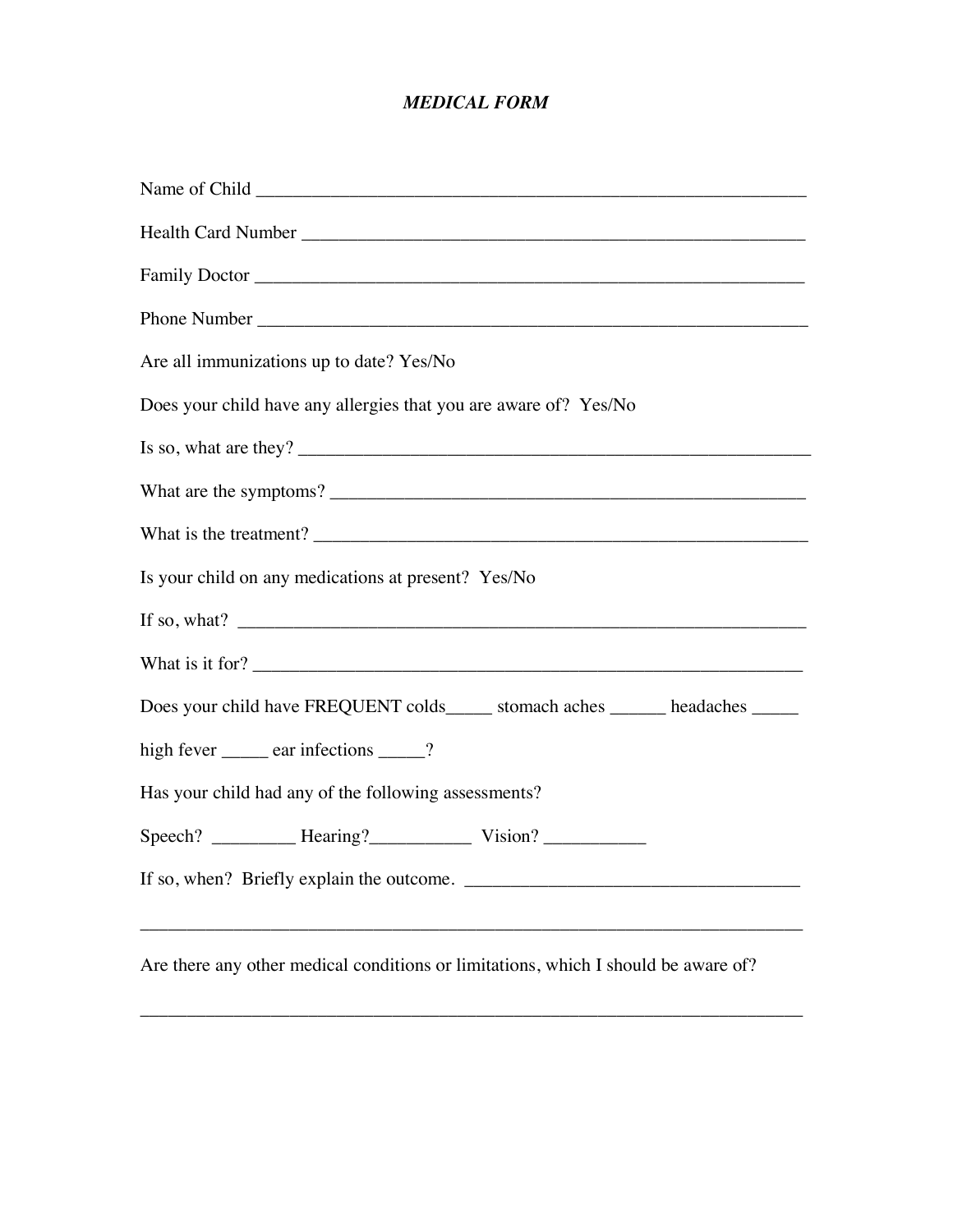#### *FIELD TRIP PERMISSION FORM*

I consent to the participation of my child, \_\_\_\_\_\_\_\_\_\_\_\_\_\_\_\_\_\_\_\_\_\_\_, in activities related to the school program and field trips with "Treasured Kids School" throughout the year. (This may include an occasional hike to the neighbourhood park or short walks in the neighbourhood.)

| <b>Signature of Parent</b> |  |  |
|----------------------------|--|--|
| Date                       |  |  |

#### *PHOTOGRAPHS*

I give permission for occasional photos and/or videos to be taken of my child while at "Treasured Kids School". This could be while the children are on a field trip as well. These are often a good way for parents to see what their child does while at school.

Signature of Parent \_\_\_\_\_\_\_\_\_\_\_\_\_\_\_\_\_\_\_\_\_\_\_\_\_\_\_\_\_\_\_\_\_\_\_\_\_\_\_\_\_\_\_\_\_\_\_\_\_\_\_\_\_\_\_\_ Date \_\_\_\_\_\_\_\_\_\_\_\_\_\_\_\_\_

In case the opportunity arises, I give permission for my child to have his/her photo taken for media coverage in local newspapers and have his/her name published.

Signature of Parent \_\_\_\_\_\_\_\_\_\_\_\_\_\_\_\_\_\_\_\_\_\_\_\_\_\_\_\_\_\_\_\_\_\_\_\_\_\_\_\_\_\_\_\_\_\_\_\_\_\_\_\_\_\_\_\_ Date  $\Box$ 

I give permission for photos of my child to be posted on the Treasured Kids Website Photo Gallery.

Signature of Parent \_ Date\_\_\_\_\_\_\_\_\_\_\_\_\_\_\_\_\_\_\_\_\_\_

#### *EMERGENCY MEDICAL CARE*

I grant permission for Sharon Kelsall to take whatever steps may be necessary to obtain emergency medical care.

| <b>Signature of Parent</b> |  |  |
|----------------------------|--|--|
| Date                       |  |  |